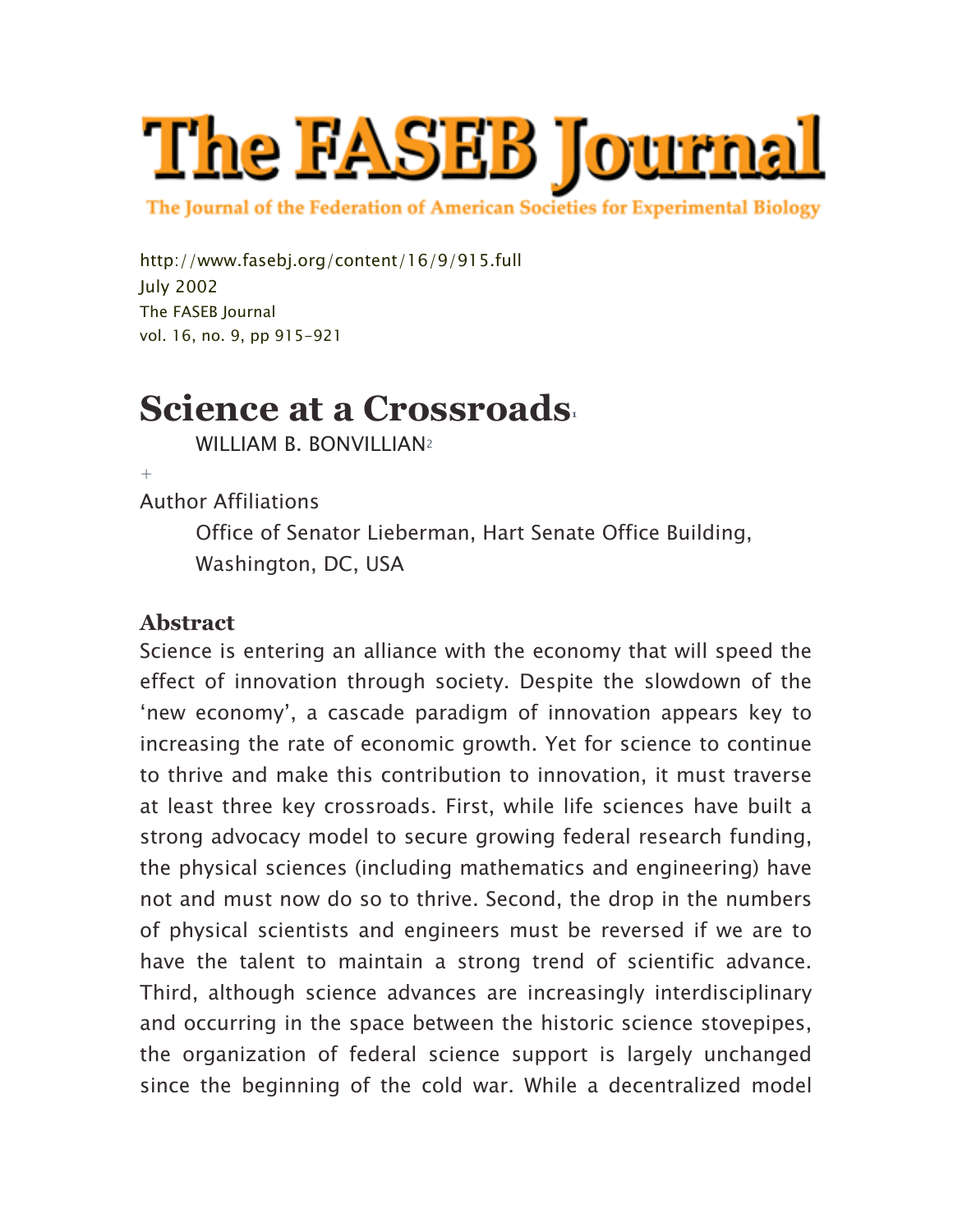has value, we must also consider new approaches that encourage deeper cooperation across science sectors and agencies.—Bonvillian, W. B. Science at a crossroads.

Topic: R&D physical sciences research funding

PROFESSOR EINSTEIN WAS selected 'Person of the Century' in 2000 by a leading news magazine. He competed with personages as crucial to the century as Winston Churchill and Franklin Roosevelt, but in the end there wasn't really another choice. Science has been the transforming force in our civilization for a century. Einstein, with his soft smile and the wild twinkle in his eye, best personifies it.

One Einstein story portrays him sitting with another senior professor, reviewing a graduate student's thesis proposal. They bat questions back and forth, then the other professor concludes, "You know, this is the craziest idea I've ever heard of." Einstein responds, "You know, this idea is not crazy enough." The story is apocryphal but it does capture Einstein. His response reminds us of the spirit of adventure at the heart of scientific inquiry. Because science is inquiry, we have to question and continually push at its boundaries. Vannevar Bush, science advisor to presidents Roosevelt and Truman, in a book he wrote late in life, Science is Not Enough, adds to this perspective on scientific inquiry. He said, "Science … does two things. It renders us humble. And it paints a universe in which the mysteries become highlighted, in which constraints on imagination and speculation have been removed, and which becomes ever more awe-inspiring as we gaze … It continually reminds us that we are still ignorant and there is much to learn" (1) $\Downarrow$ .

Of course, science has learned about many mysteries since 1967, the year Bush wrote his book. We live at a time when scientific information is increasing geometrically, and it may even be accurate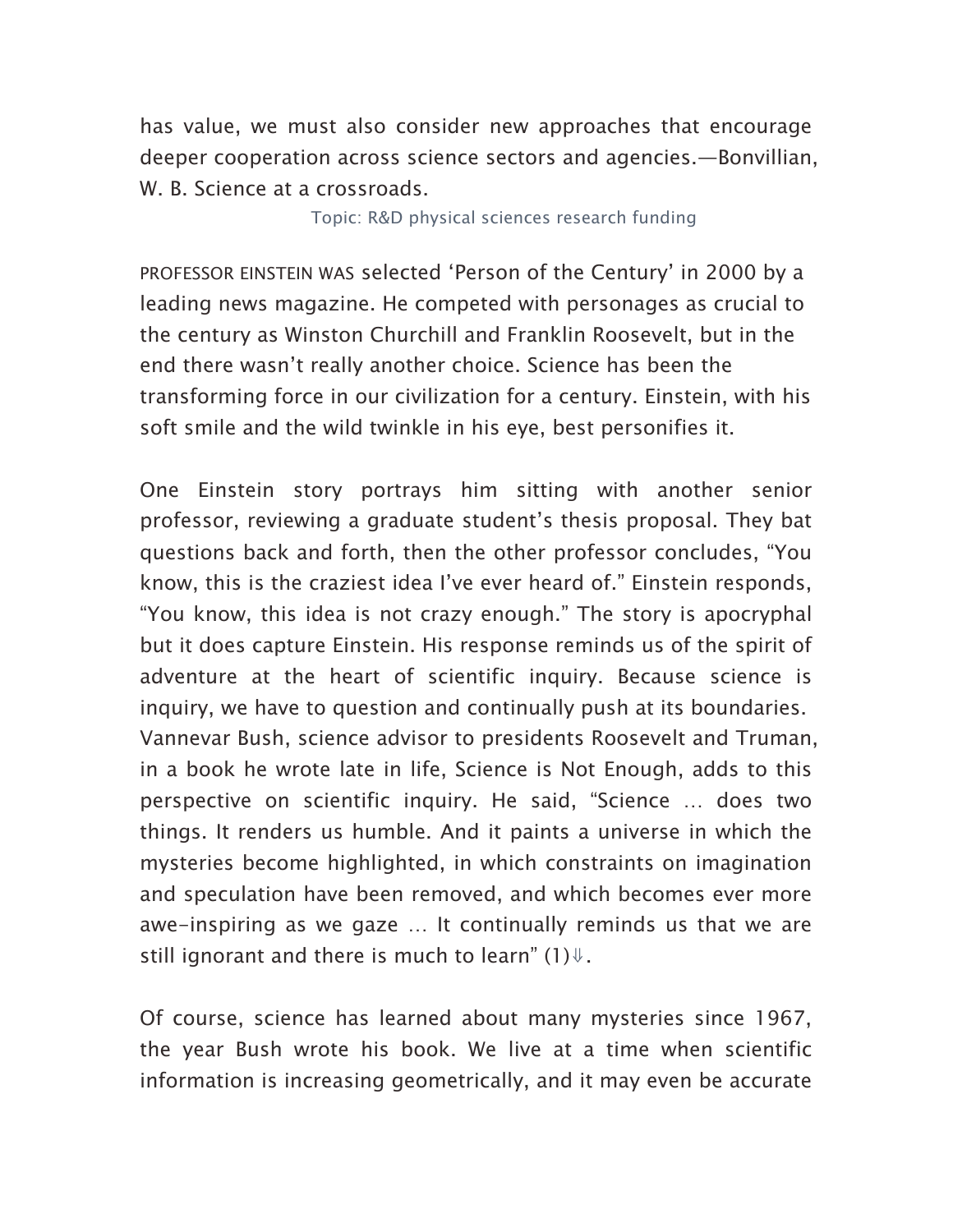to say scientific knowledge is as well. Let me also be clear at the outset: in using the word 'science' I intend to include engineering, an applied science, but as Ronald Kline argued in the Fall 1999 issue of Technology and Society Magazine, certainly a science, and also full of fundamental science features  $(2)\ell$ .

Many who spend careers in science do so because they make a kind of religion out of science's spirit of inquiry. But it is important to remember that science is grounded in a material world. Despite its century of accomplishment, too often science in this country assumes it is on 'automatic pilot, ' that its future is assured. It is not. Science is married to society; its well-being depends on that society. Ours is an intensely democratic community caught up in competing interests, and science is only one voice in that loud democratic chorus. Major structural changes are ongoing in science and we need to pay new attention to their meaning. The spirit of inquiry behind science is not self-sustaining, it is increasingly dependent on societal support.

# **SCIENCE AND THE ECONOMY**

The relationship between science and society is growing ever more intimate. The connection increasingly is in the economy. This study explores some of the ongoing changes in the economy and tries to draw lessons and challenges for science, and the spirit of inquiry behind it.

Robert Solow of MIT won the Nobel prize in 1987, and the president's Medal of Science in 2000, for establishing that technology and related innovation are responsible for at least half of U.S. economic growth. Obviously this has profound ramifications for science. For 10 straight years, lasting until 2001, the U.S. enjoyed the longest economic boom in its history. In the last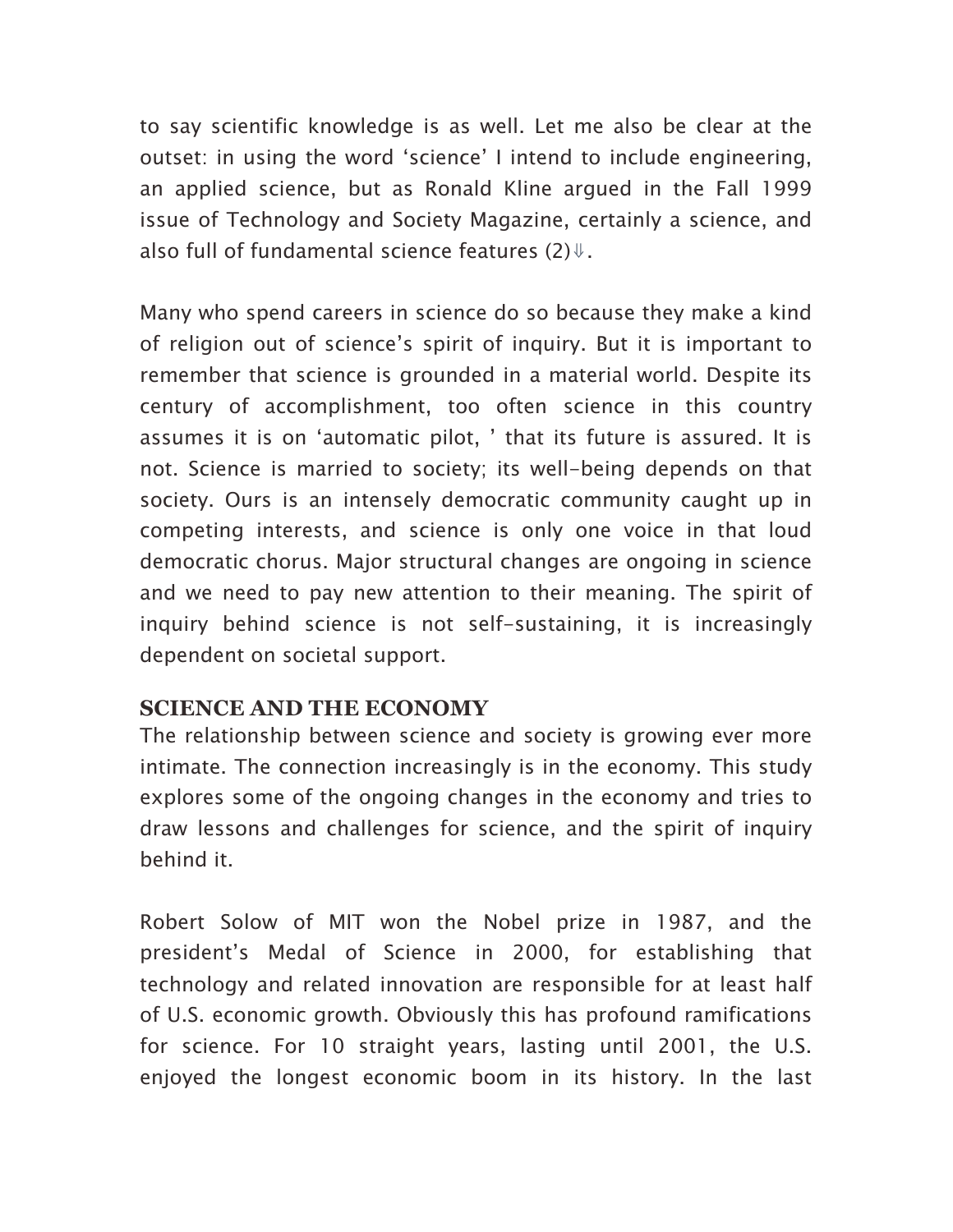quarter of 1999 we experienced the hottest economy in nearly two decades:

- gross domestic product (GDP) grew at a 7.3% annual rate;

unemployment and inflation were at historically low levels; and

- most important, productivity growth was hovering around a sizzling 7%.

What went on? Despite recent economic upheavals we have to look at the Internet as a cause, and place it in the context of other innovation transformations.

# **The Internet Parable**

Dr. Thomas Siems, senior economist at the Federal Reserve Bank in Dallas reported in March 2000 that the Internet, the newest application from the ongoing computer revolution that scientific advances have thrust on us, was playing a central role in those growth numbers. He argued that the Internet gave U.S. business three new core capabilities:

-the ability, through the global network, to leverage everincreasing computer power to increase operational efficiency; -the ability to operate more prudently by the ability to generate and monitor information far more quickly; and -the ability to deploy entirely new business models, created through the world wide web  $(3)\ell$ .

He argued that with it manufacturers can personalize production, electronic transactions can slash transaction costs, and a rapid, new balance between supply and demand can build efficiency and competence. New companies were being created where ideas and information systems dwarfed the value of physical assets. Siems was telling us that a science-derived application was now transforming the business landscape.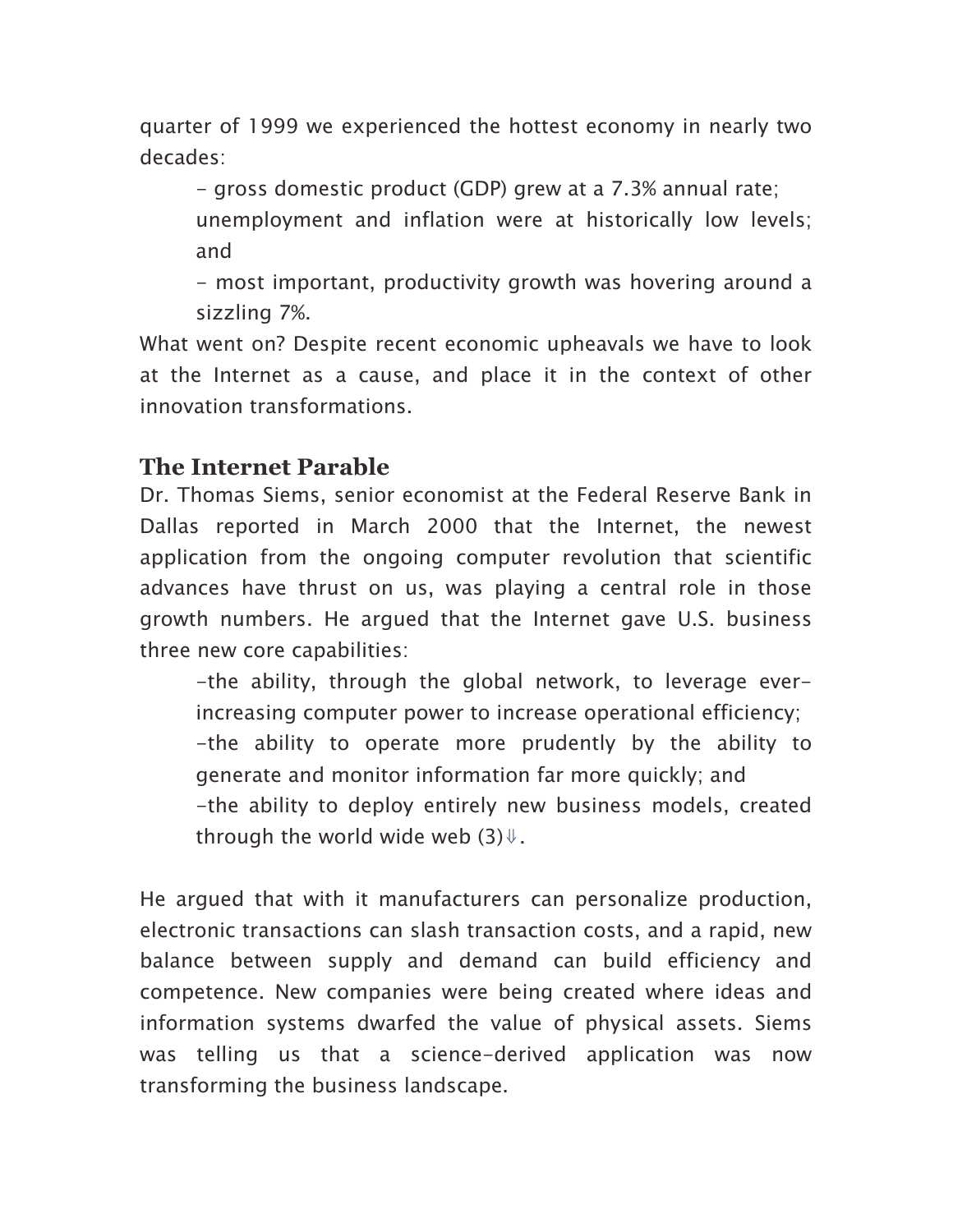Of course, the Internet parable was not complete when Siems told his story in 2000. Since then, the 'new economy' has halted. For a decade the new economy blended strong growth, low unemployment, and low inflation fueled by relentless productivity gains from technology advances. This was a remarkable mix. The long period from 1973 to 1990 of economic confinement to slow growth and low productivity gains and corresponding declining American competitiveness contrasted sharply with the past decade and highlighted just how special the economy of the past decade was to most Americans. It had much of the thrill of a prison break.

By 1999, the U.S. unemployment rate was among the lowest in the industrialized world; its productivity growth surged ahead of other industrial economies, and its GDP per capita reached a quartercentury high, enabling the U.S. to widen its lead in this area over the rest of the world  $(4)$  $\Downarrow$ . But in 2001, rising costs of capital due to Federal Reserve interest rate increases, which coincided with a sharp rise in energy prices, accelerated a steep decline in technology stock values, a near-collapse of Internet stocks, and a major falloff in information technology equipment orders. The September 11th terrorist attacks brought on a broad and deeper economic decline.

The new economy of this past decade was fundamentally a technology-driven economy, arguably a 'science economy.' Is the science economy over?

Let us first look for a parable in the residual potential of the Internet. The Internet promised to transform everything. Michael Mandel and Robert Hof arque that it won't  $(5)$  $\Downarrow$ . Instead, it will be adopted into different economic sectors at varying speeds. It faces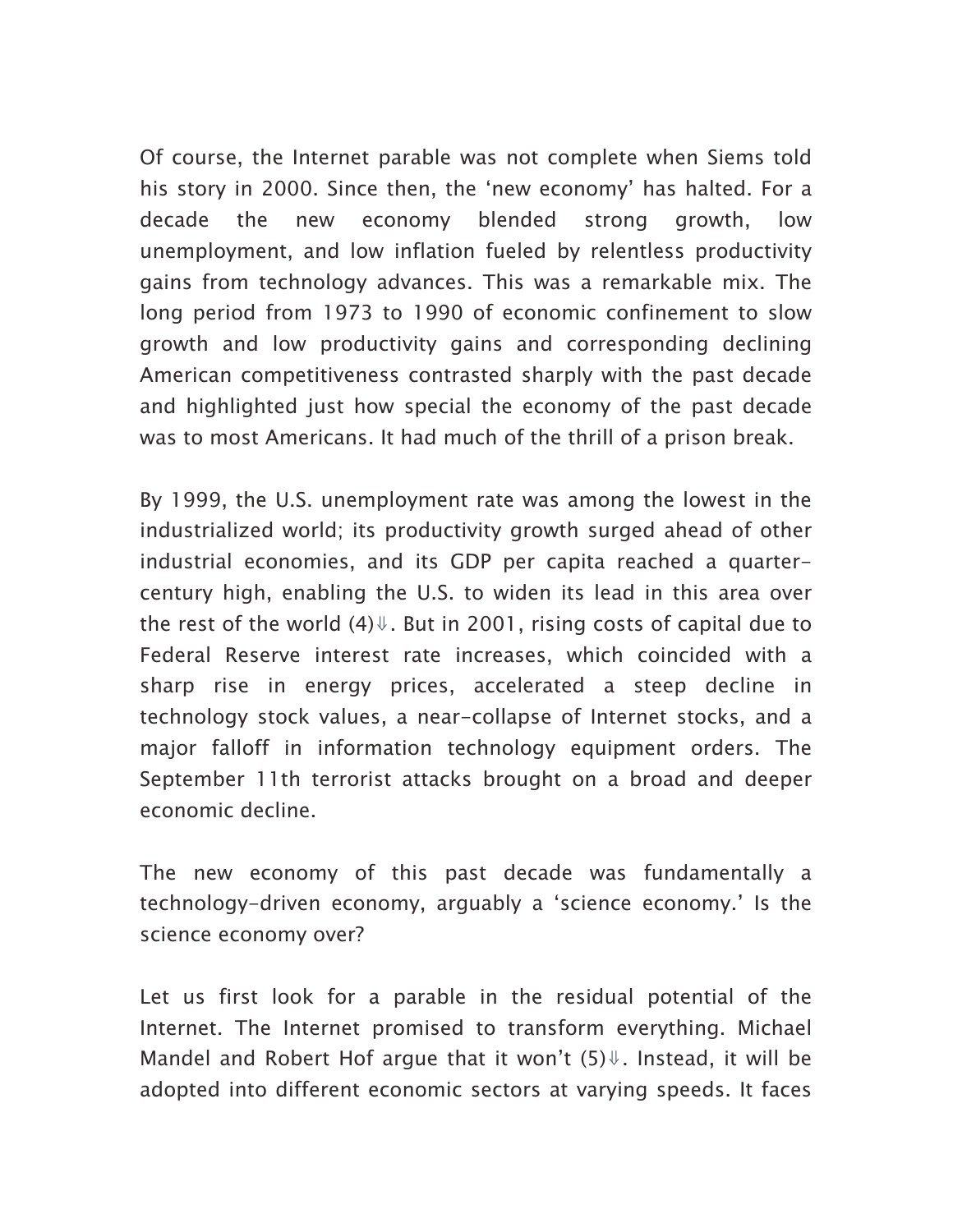institutional, regulatory, and competitive barriers at every corner; these barriers limit consumer demand and access and therefore profitability. The Internet has begun to penetrate intra-company, company–supplier, and company–consumer communications and transactions in financial services, manufacturing, retailing, and travel. But, Mandel and Hof note, it has barely touched such promising sectors as health care, government, education, and entertainment. The next big boost to the capability of the Net, broadband, is stalled by anticompetitive and governmental barriers. It appears that although the Internet may be a revolutionary technology, it will be adopted, like all other revolutionary technologies, incrementally.

The Internet, of course, is not unique. We have seen this pattern before. New technologies, with scientific advances behind them, have transformed the American economy many times:

railroads, electricity, the automobile, the telephone, aerospace, radio and television.

But all of these technologies acted incrementally on the economy. What seems different is the speed. Economists Michael Cox and Richard Alm point out that it took 35 years from development of the automobile for a quarter of the U.S. population to own one, 39 years to have a telephone, 23 years to own a radio. In contrast, it took a quarter of the population 18 years to buy a PC, 13 years to buy a cell phone, and just 7 years to get on the Net  $(6)$   $\Downarrow$ . As of 2000, 44% of our population was online (7) $\Downarrow$ .

Cox argues that the microchip—a crucial scientific advance—is not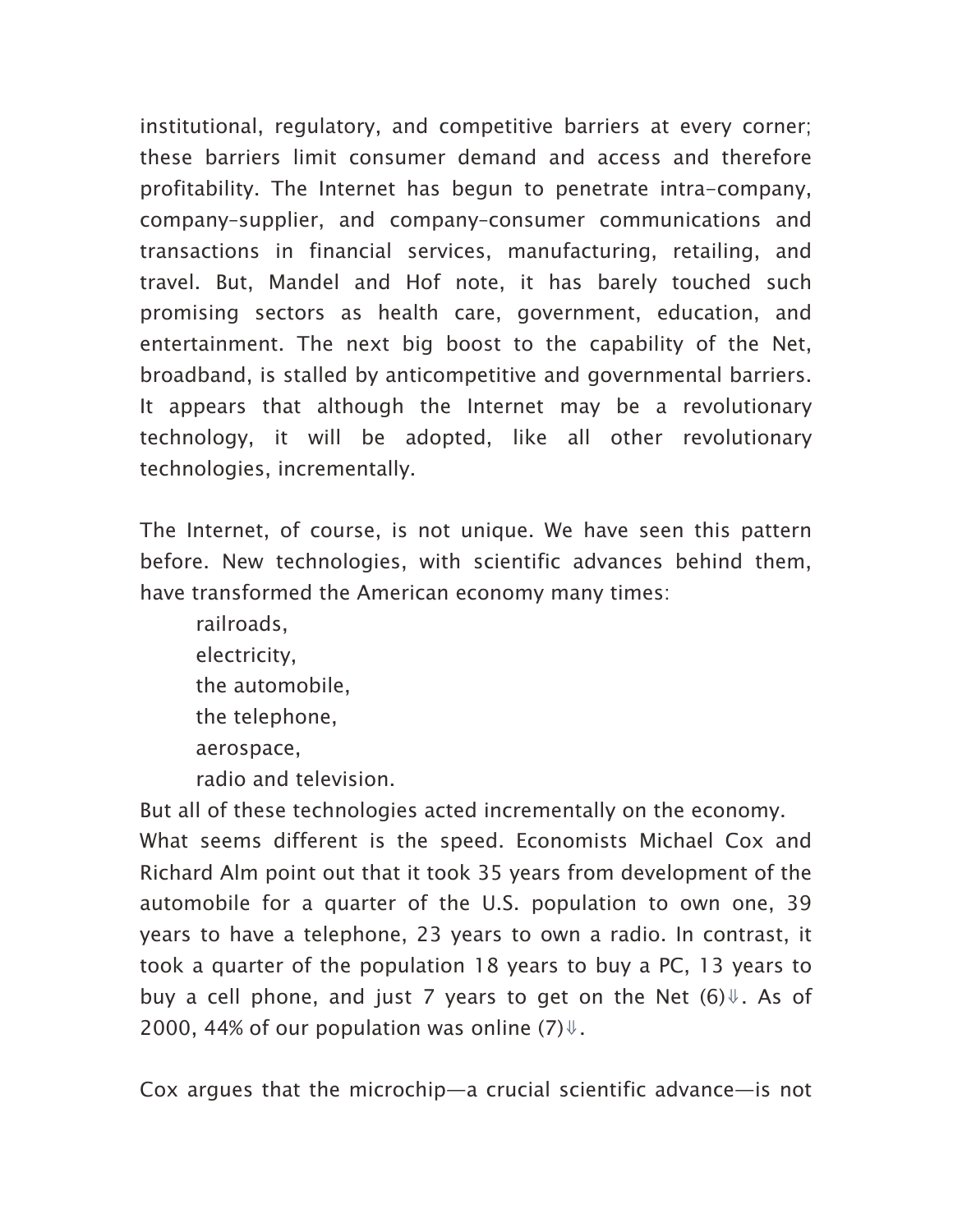operating in a linear way; it is generating a cascade, spilling from one innovation to another, from computers, to cell phone, to biotechnology, to the Internet. This cascade effect is a different innovation paradigm  $(8)$ <sup> $\Downarrow$ </sup>. We no longer have a river, we have a waterfall. If Cox is right, this is as different from what went before as Niagara Falls is from the Hudson River.

## **Enter Growth Economics**

A new economic school, called growth economics, has evolved to explain this innovation phenomenon  $(9)$  $\Downarrow$ . The last generation of economists focused on the classic factors of capital and labor supply. These were the factors behind the Keynesian economics practiced by FDR and the Supply Side economics practiced by Ronald Reagan. The factors of labor and capital remain important, but a new generation of economists tells us they are much less significant than innovation. Economics is arguably not antihistorical but profoundly historical, and economic growth is not fixed but dramatically subject to the efficiencies introduced by innovation waves. The story of the American economy is the story of the innovations listed above, which spawned huge new industries and promoted great economic efficiencies. Our ability to promote technological innovation leads to productivity gains, a primary basis for growth. Growth economics says that innovation can change the whole curve of growth. A new goal of public policy becomes promoting innovation as well as encouraging the capital, talent, and business environment to turn it into an ongoing cascade of growth.

The Internet parable remains instructive, however. We need revolutionary technology that can transform productivity, but it will still be adopted incrementally. A science economy depends not only on a scientific breakthrough; a host of other factors have to be operating in concert to ease the passage of the breakthrough.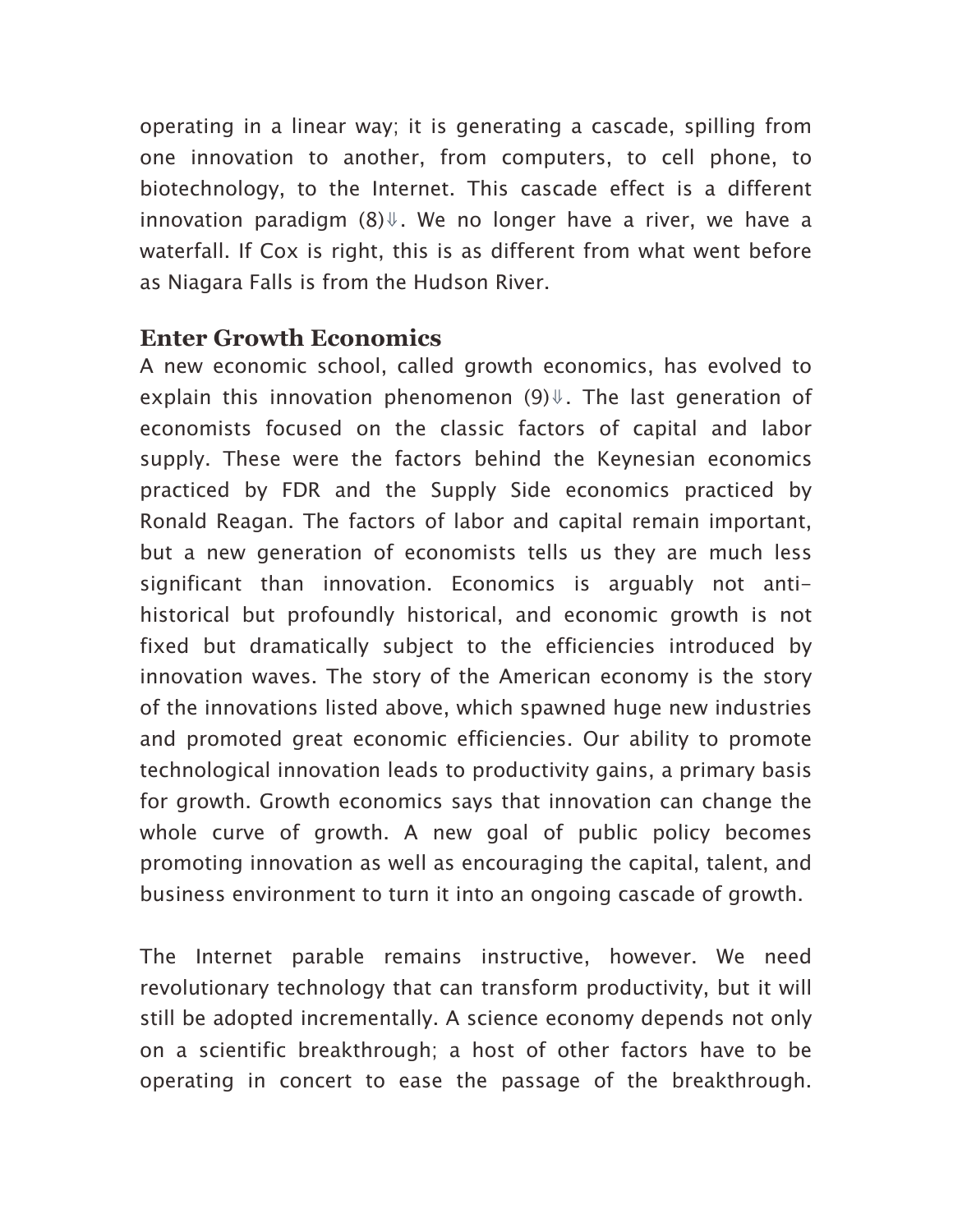Science doesn't operate in isolation.

What other innovation cascades are waiting in the wings as we struggle past the Internet parable? The promise of science remains intense. The biotech revolution has become the genomic revolution. Although laden with ethical questions, genetic engineering promises progress against hereditary disease tendencies. Mapping human proteins using supercomputing could generate many disease treatments. Nanotechnology has been heralded as the next big thing after genomics, leading to ultra-efficient devices operating at the atomic scale. Photonics could lead to computing at light speed instead of silicon speed, and holographic storage to barely imaginable data storage capability. Fractal modeling in mathematics could lead to simulation and modeling capabilities that unlock large-scale systems such as climatic and molecular patterns. This list only scratches the surface of the innovations taking aim at established economic assumptions like a fleet of buccaneers. Even an Internet recession probably cannot head off the evolution toward a cascade paradigm.

Where did this cascade paradigm derive from? Fundamental science 25 or 30 years ago provided the building blocks over which this cascade has flowed.

#### **THE PATTERN OF RESEARCH FUNDING**

Fundamental science, starting with the Second World War, has been overwhelmingly funded by the federal government  $(10)\ell$ . If the economy and therefore the society are becoming dependent on cascades of innovation, we need to examine the health of its fundamental research root system.

What was the federal contribution to American research and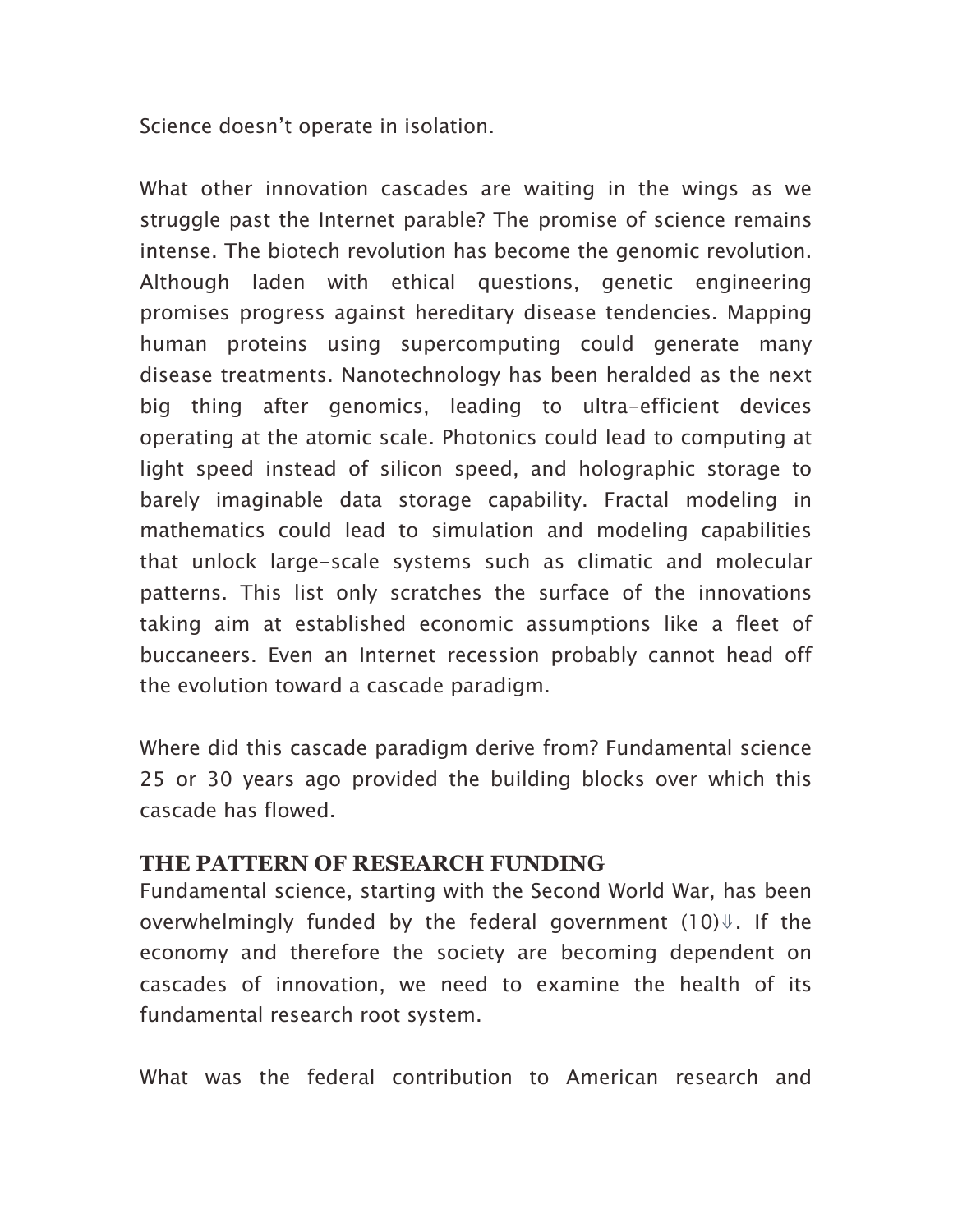development (R&D) 35 years ago? It was at a high-water mark, just shy of 2% of our GDP. By contrast, federal research is now funded at less than half that percentage  $(11)\Downarrow$ . The private sector has traded places with the federal government as the major source of funds for R&D. In the mid- to late 1960s, the federal government provided two-thirds of the nation's R&D funds; now industry provides twothirds, which in 1999 amounted to almost 2% of total GDP. But this compares apples and oranges. Since the federal government predominantly funds fundamental research and the private sector predominantly funds development, the rise in the private sector R&D role does not offset the decline in U.S. fundamental research funding.

Is percentage of GDP the right measure? Because it provides a snapshot of our level of effort for science discovery against a backdrop of our total economic effort, I believe it is. Of course, the picture of reduced science funding isn't much prettier in inflationadjusted dollars.

Our ability to launch an ongoing series of innovation cascades, which has become a central factor in our ability to create an opportunity society, depends on the initial flow from fundamental research. The cascade that created the booming economy of the past decade comes from a period of maximum investment in fundamental science approximately three decades ago. How do we expect to keep the innovation cascades flowing for the next generation if we limit the flow of science investment?

# **THE TWO SIDES OF SCIENCE The Life Sciences**

In sharp contrast to this picture of declining overall federal science investment levels is the startling success story of the life sciences.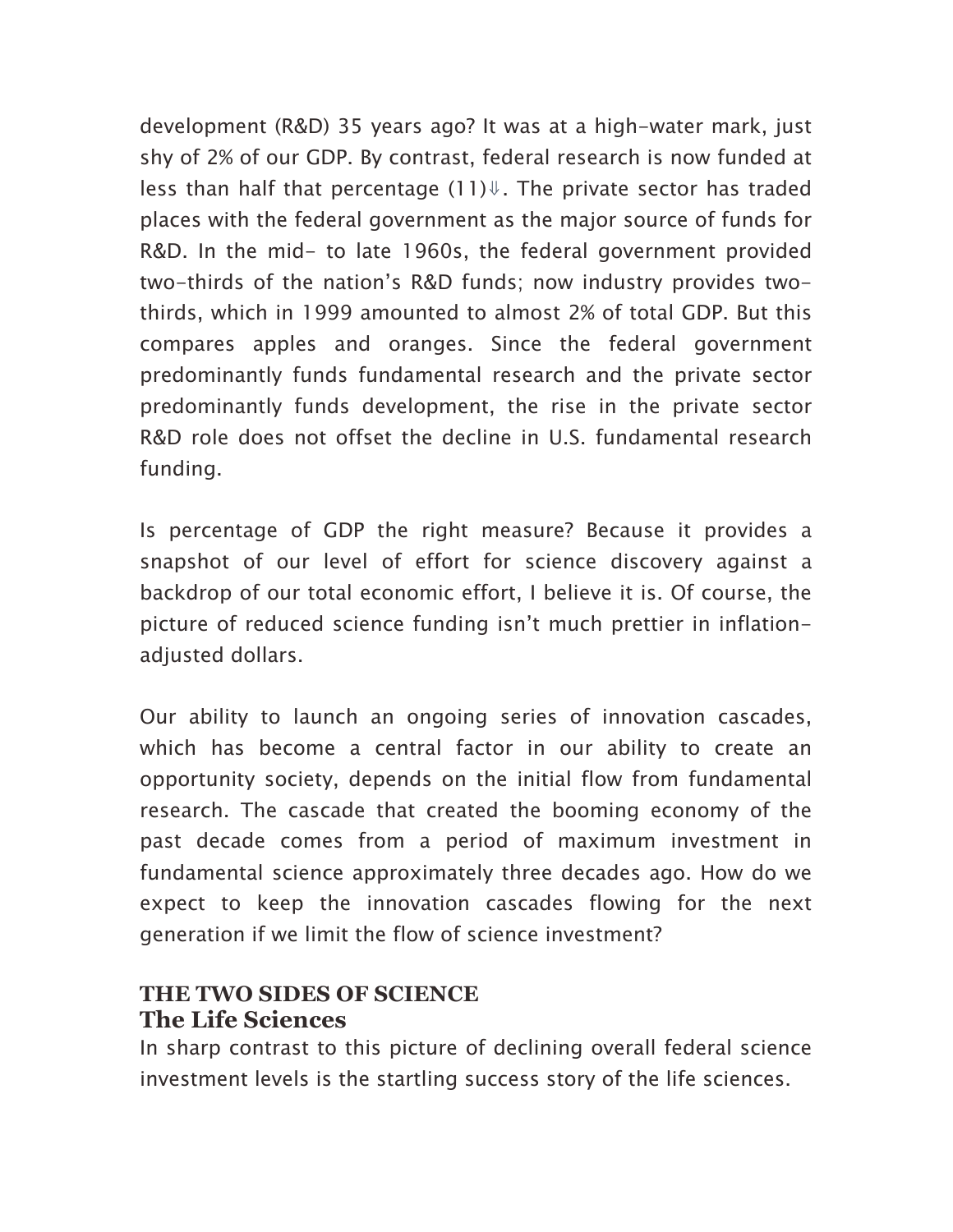According to the National Science Foundation (NSF) and the American Association for the Advancement of Science (AAAS) data, federal funding for the life sciences tripled in constant dollars between 1970 and 1999, to \$15 billion  $(12)$ <sup> $\Downarrow$ </sup>. Proponents of life sciences 4 years ago embarked on a campaign to double federal research funding for the National Institutes of Health (NIH), again within 5 years, to approximately \$30 billion. In fiscal years 1999, 2000, 2001, and 2002, the life sciences were on track to meet that goal with proportionate funding increases. These are startling increases.

They have not been easy to obtain. The life sciences compete in an appropriations subcommittee dominated by health-care entitlement programs that receive large automatic annual increases, placing pressure on discretionary programs like health research. They also compete against other clear national priorities such as education. These are tough competitors for scarce appropriation dollars. How have these increases been achieved? The life sciences have a compelling story to tell of remarkable advances and progress. But so does much of the rest of science. The answer, I believe, is in a powerful and effective advocacy effort.

The life sciences have developed close cooperation and collaboration with the biotech and pharmaceutical industries that depend on them. That R&D collaboration has also led to collaboration in political advocacy, and every year this industry makes lobbying for NIH funding a top priority. The next rung of the advocacy ladder is taken by academic medical institutions, which are not afraid to make an emphatic case for health research to Congress. The third rung is taken by patient groups organized around particular diseases that afflict them and their loved ones. They have seen or experienced the power of medical research and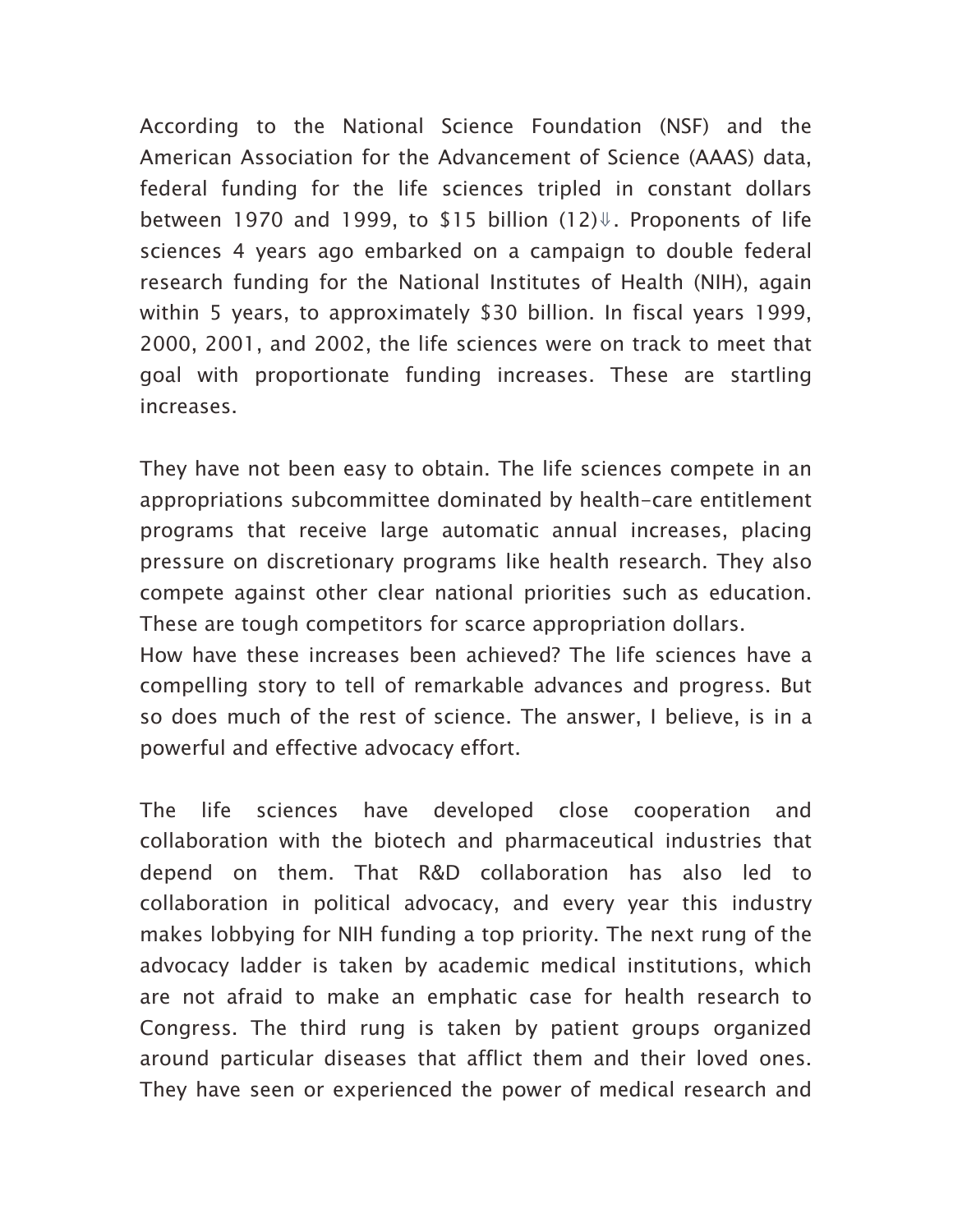send oceans of correspondence to Congress and generally make their numerous voices heard in every congressional district. These efforts at all three levels are carefully organized by several key coordinating institutions.

Life science advocates have worked hard at the political process, a necessity in a vibrant democracy, and have organized to make it work for them to the benefit not simply of themselves, but of public health in general. It has been an impressive performance to witness.

# **The Physical Sciences**

The funding performance of the physical sciences is a painful contrast. While life science research funding has been soaring with the trajectory of a skyrocket, funding for the physical sciences, engineering, and mathematics has been stagnant or declining in the same period life sciences have been growing  $(13)$  $\Downarrow$ . Much of the explanation lies with the end of the cold war and the resulting cutbacks in defense R&D spending. Defense science and technology investment was reduced 25% between 1993 and 1999 (14)⇓. The Defense Department's share of federal R&D funding fell in 2001 to its lowest level in 22 years  $(15)$  $\Downarrow$ . Although this reduction has been ongoing for more than a decade, no advocacy effort comparable to that of the life sciences, which enlists support from industry and other potential supporters, has yet been organized in the physical sciences.

### **THE FIRST CROSSROADS: ADVOCACY**

In a science economy, dependent on realizing new paradigms of cascading innovation, we need as a society to be increasing our investment in science, from research in the public sector through product development in the private sector. Is there a magic benchmark we should be seeking to establish as a new science threshold? No. Science is far too speculative to fit a neat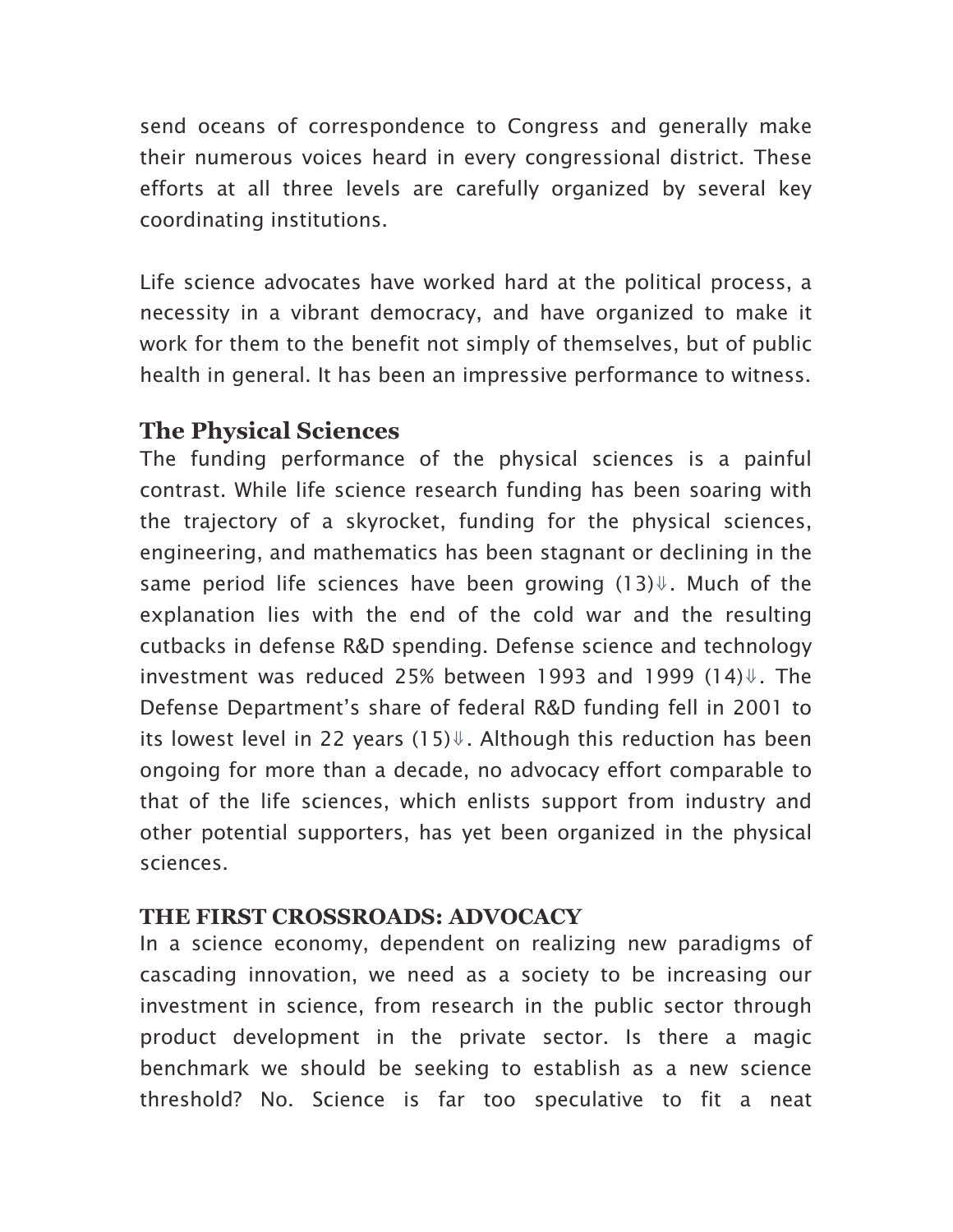macroeconomic recipe that says two parts science will yield five parts economic growth. But in a society ever more reliant on technology and innovation for its economic well-being, there is a substantial argument we should not be spending less of our GDP on fundamental science than we invested in the mid-1960s and early 1970s, the high-water mark period that resulted in so many of the advances powering our economy today.

This is ambitious, but the stakes are significant. Science is now more closely connected to economic opportunity than ever before in its history. Although economic opportunity alone does not lead to that elusive goal of an opportunity society, it helps. It is a necessary foundation on which to build a series of other societal goals. For example, the decade of growth during the 1990s led to the lowest rates of minority unemployment and the highest rates of minority home ownership in the nation's history. Minority unemployment between 1985 and 2000 fell by almost 50% (16) $\Downarrow$ .

Apart from society's needs, science has its own stake in its level of support: the imbalance in funding between life and physical sciences is dangerous to science. Increasingly, science is interdependent among its disciplines. Future scientific gains will come in the spaces between disciplines, as advances in one field are applied to another field's problems. There is a yin-yang relationship between physical and life sciences, and underfunding one will, even over a comparatively short period, dramatically affect the other. The dependence of the next stages of human genome research on major strides in supercomputing is a case in point. We require holistic science progress or we will damage the enterprise.

Science is at a crossroads. Whether it continues to thrive in our fiercely contesting democracy depends on whether it builds an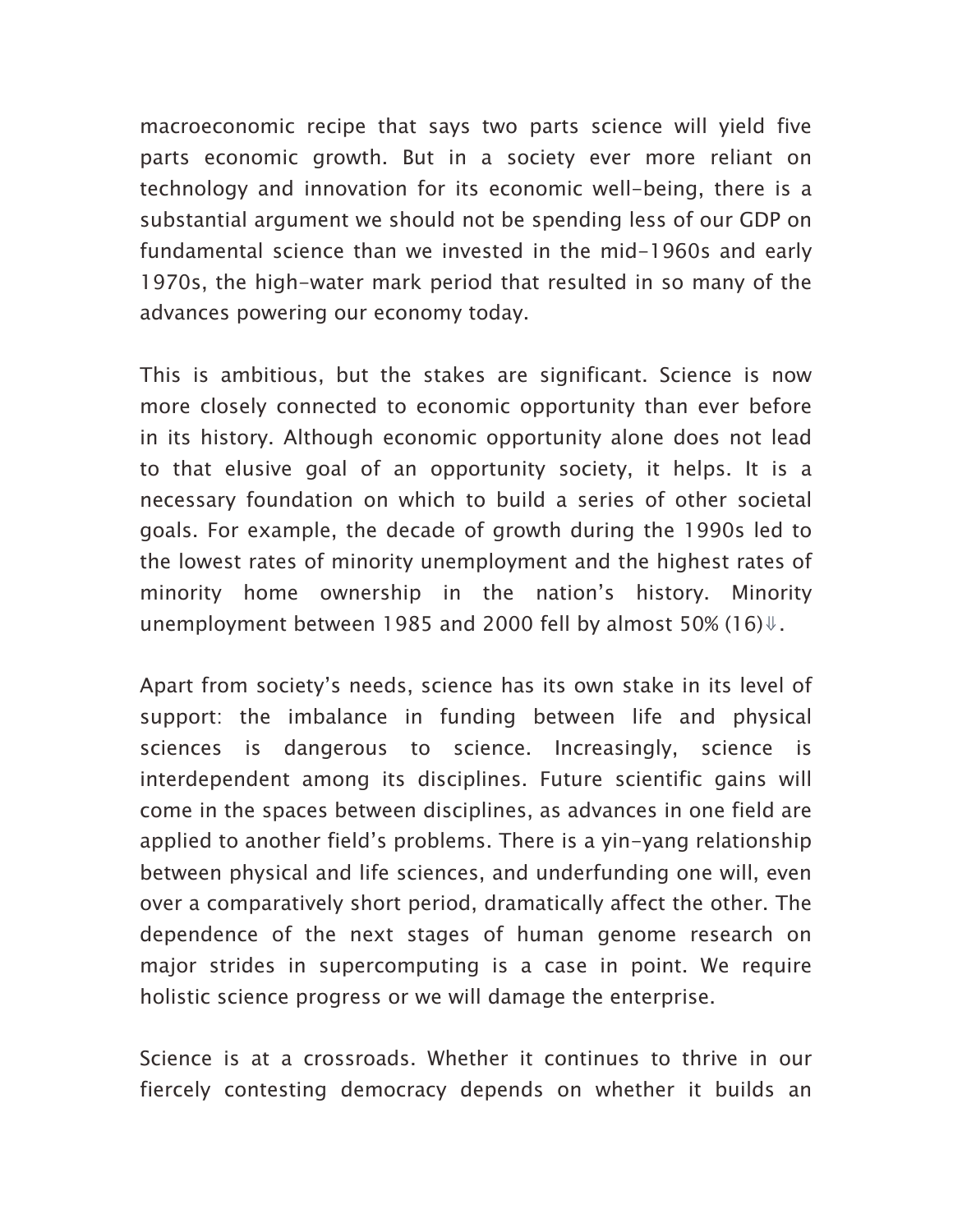advocacy system to explain its needs. The life sciences, to the nation's benefit, have already built a model for the physical sciences to follow. Only a long-term advocacy effort by the physical sciences will sustain the science economy we glimpsed in the 1990s.

#### **THE SECOND CROSSROADS: TALENT**

Although jobs requiring technical skills are projected to grow in the U.S. by 51% by 2008 from 1998 levels  $(17)$ <sup> $\Downarrow$ </sup>, which is four times faster than overall job growth, we are not producing the numbers of technically trained students in the physical sciences to meet industry demand. Although the life sciences are sharply increasing their enrollees, undergraduate and graduate degrees in physical science and engineering are flat or declining  $(18)$  $\Downarrow$ .

We have been bringing in technically trained foreign workers in massive numbers to solve this problem in the short run. At the behest of industries dependent on the physical sciences, Congress has increased the number of H1-B visas to allow these technically trained workers U.S. entry. In 1998, Congress raised the cap on these visas from 65,000 to 115,000; since then Congress authorized 195,000 visas annually through 2002 (19) $\Downarrow$ . These visa applicant numbers, while falling off somewhat in the current economic slowdown, tell us that the demand for more scientists and technologists in the U.S. is very real. Whereas awards of physical science and engineering degrees are stagnant or declining in the U.S. (20) $\Downarrow$ , they are rising in many other parts of the world  $(21)$ **U**. Foreign students received more than 40% of all PhDs in natural science and engineering awarded in 1997 in the U.S. (22) $\Downarrow$ .

So, whether trained in the U.S. or abroad, there is a ready source of supply of foreign talent to fill in the technology gap in the U.S. workforce. While historically, the U.S. has long made use of foreign-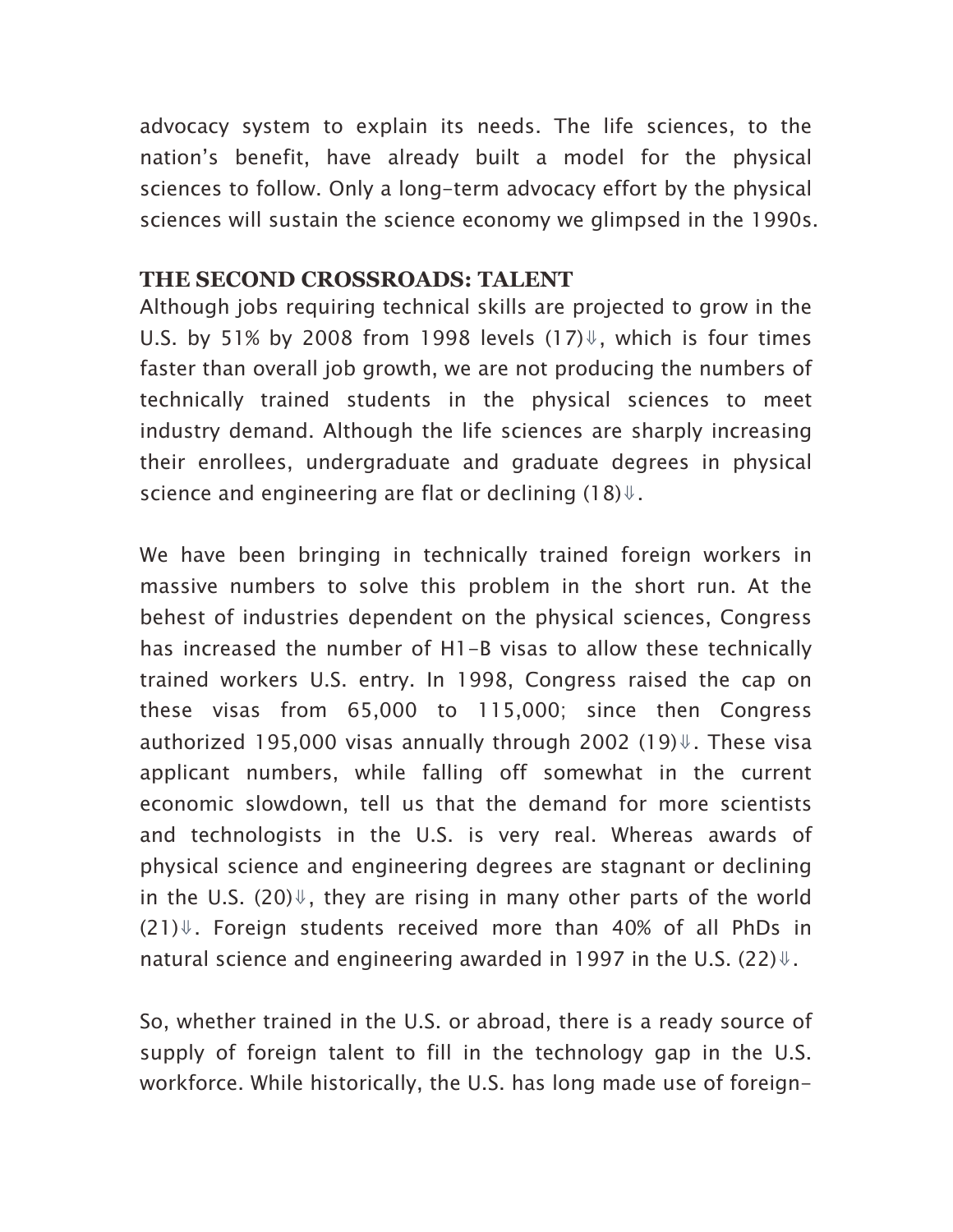born talent to fuel its economy and should continue to do so, the problem we face is that, increasingly, foreign workers are returning to work in the growing economies of their own countries and increasingly training their own scientists and engineers at home. Foreign talent represents a short-term solution but not necessarily a long-term one, to say nothing of opportunities lost for U.S. citizens.

Because the federal R&D system supports much of science graduate education, the problems physical science is having in obtaining research funding means that most of the talent shortfall is occurring in physical science. It may also be affecting the ability of physical science to attract top students. Even though enrollment by top students (those scoring more than 700 on Graduate Record examinations) in the life sciences was up more than 60% between 1988 and 1998, enrollment by top students in math, physical sciences, computer sciences, and engineering was down significantly in the same period  $(23)$ <sup> $\Downarrow$ </sup>. This is a serious warning signal.

The message from these data is that the physical science talent problem will get better if federal R&D funding in the physical sciences is restored. Better R&D advocacy can help solve it. But there is another policy issue at this crossroads. The declining rates of undergraduate degrees awarded in physical sciences and engineering mean that the talent base available to move into physical science and engineering, at either the graduate level or directly into industry, needs particular focus. This cannot be solved only at the graduate level.

Professor Paul Romer, the Stanford growth economist, argues that a crucial input in the process of innovation is a steady flow of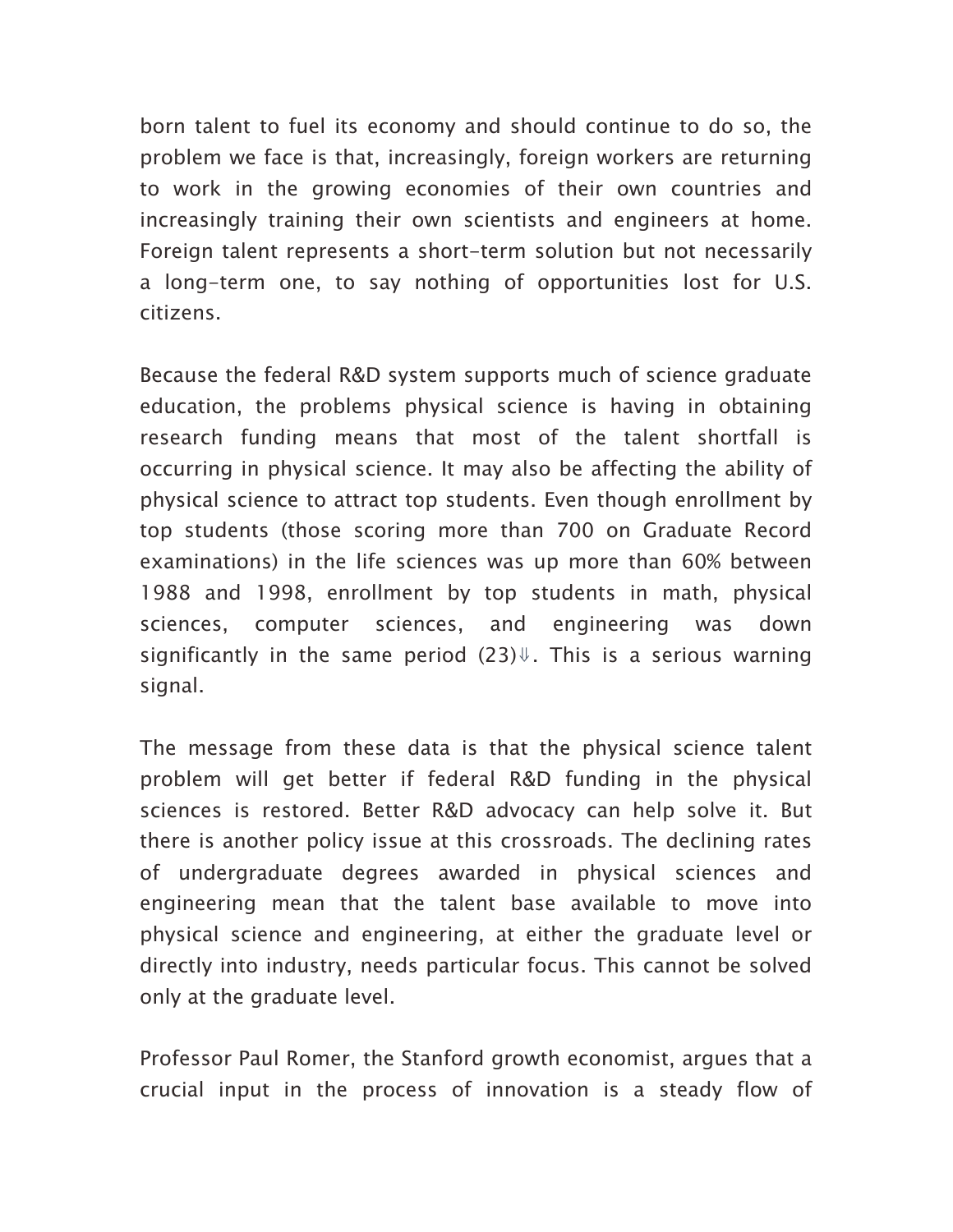significant numbers of well-trained science talent. "Any proposal for achieving an even higher trend rate of growth in the U.S. should take full account of the detailed structure of our current system of higher education for natural scientists and engineers."  $(24)$  He argues that it needs to be reoriented and has proposed competitive grants to colleges and universities in return for increases in the number of undergraduate physical science and engineering degrees they award. His proposal is not to create a fellowship subsidy that rewards primarily existing behavior but instead to award grants directly to the 'middlemen' (college and university authorities) that control the levels of undergraduate science entry, effectively using these grants to negotiate new levels with them.

Undergraduate degree problems are exacerbated by problems in teaching science and math in grades K through 12. Shortages of math and science teachers are reaching critical levels in middle and high schools, particularly in urban schools  $(25)$  $\Downarrow$ , and a substantial portion of these math and science teachers lack adequate preparation (26)↓. Congress recently passed major educational reform proposals to improve K through 12 accountability and performance and to improve teacher quality. Science and engineering would be major beneficiaries of these reforms  $(27)$  $\Downarrow$ . Talent is another important crossroads for physical science and engineering. Though improved federal R&D funding would help solve it at the graduate level, new efforts must be made at the undergraduate and K through 12 levels, as well.

Professor Romer's point is that although federal science policy has focused on support for the elements of the innovation system, education—the underlying input to that system—deserves comparable focus.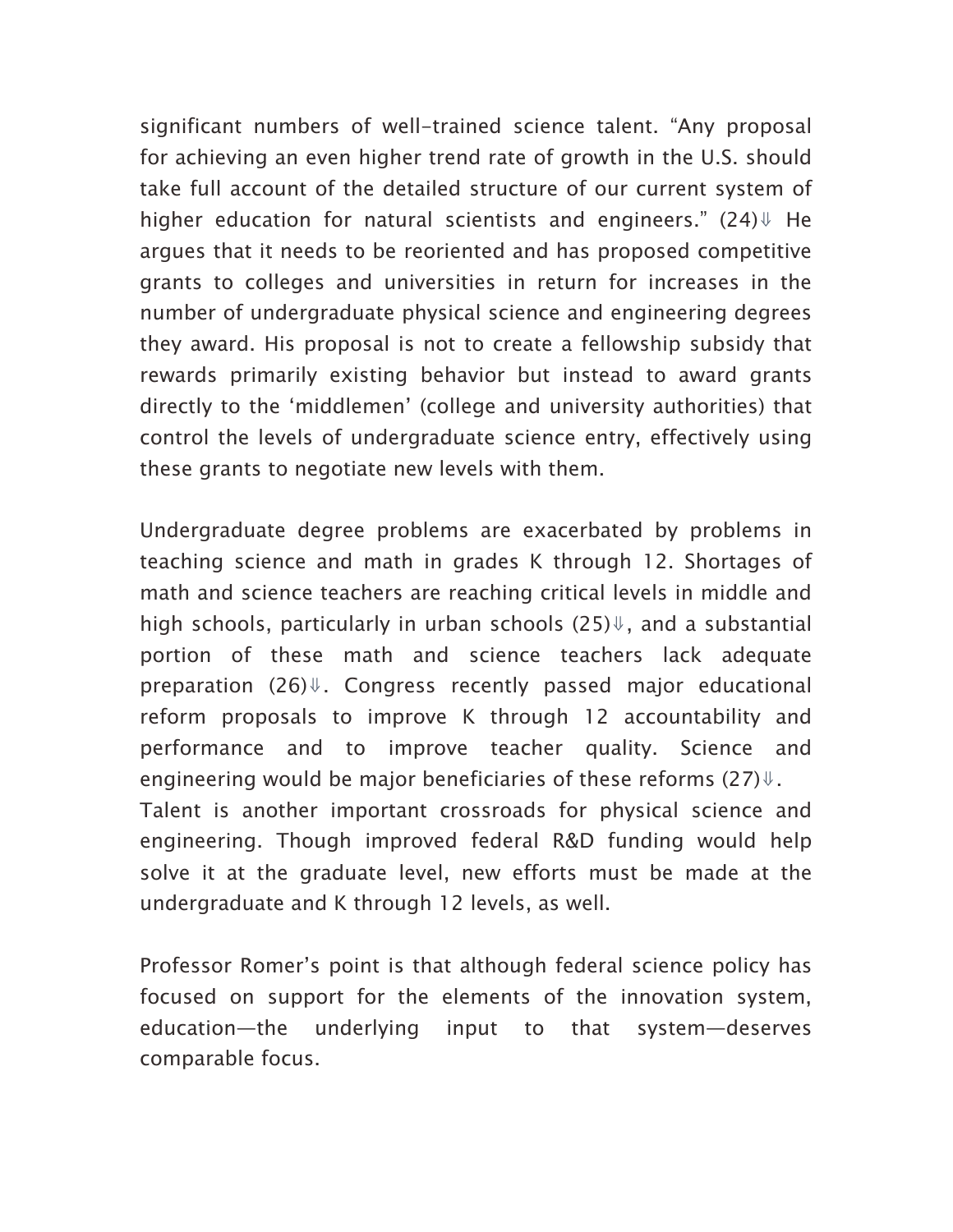## **THE THIRD CROSSROADS: THE ORGANIZATION OF SCIENCE**

If the first crossroads for physical science and engineering is over its ability to adapt to a new advocacy model for its well-being, and the second is over its ability to renew its talent base, a third is just coming into view. It concerns the ability to adopt new ways of organizing the science enterprise. This argument builds on the points made earlier about the increasing need for interdisciplinary work.

Let's start with an economic analogy. Some economists argue that we are entering a new phase of capitalism. The old economy was characterized by economists like Keynes and built on assumptions of stable market share and incremental growth. The new economy is characterized by economists like Schumpeter and envisions a capitalism of creative destruction, responsive to disruptive technologies that rapidly displace predecessor technologies. Market share is no longer assured and growth can be chaotic as the pace of innovation multiplies.

Science may be developing in a similar pattern. While science learning has been based on incremental steps, we are seeing increasing patterns of breakthroughs that force us to expand and recast significant parts of our science knowledge. Inevitably, breakthrough science is both creative and disruptive. Our ability to absorb and adapt to the new frequency of breakthroughs in disparate fields calls for a new look at the way science is organized. Professors Robert Rycroft and Donald Kash have argued that technologically complex products now dominate 80% of world trade, twice the level of 1970  $(28)$  U. They argue that innovation in complex technologies is not the work of solo inventors but of complex organizational networks combining industry, university,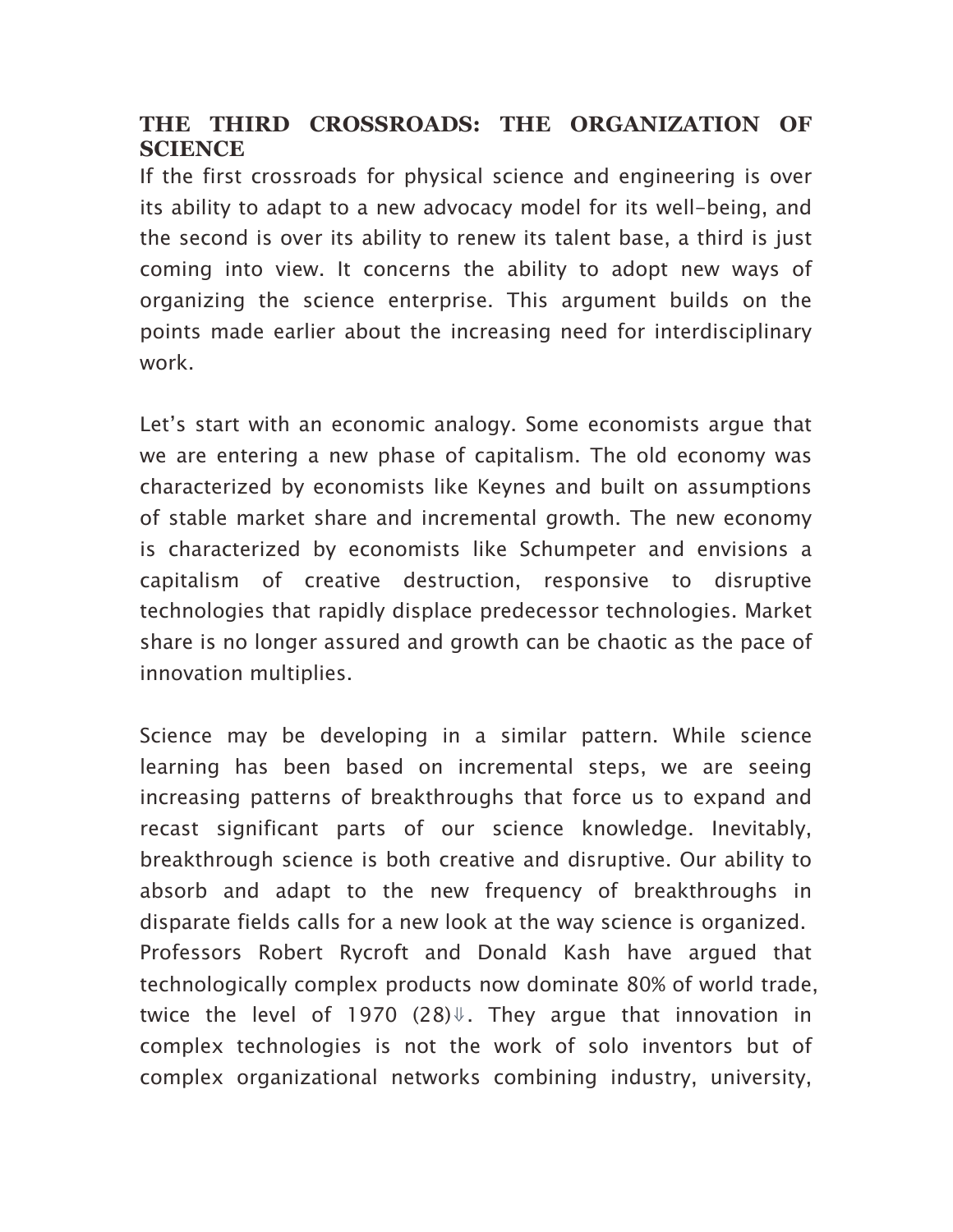and government researchers. They argue that complex technologies require self-organizing collaboration networks that behave as learning organizations for economic success.

We may now be in an era of not only complex technologies but of complex science. The third crossroads for science is an organizational one. Will science be able to design the kind of networks for knowledge diffusion, for knowledge application, and for collective learning that will create collaborative science, that will optimize the opportunities science research is now unfolding?  $(29)$  $\Downarrow$ . We should remember that business, compelled by information technology and the Internet, is now systematically reorganizing itself for similar reasons.

Our science mission agencies are organized around classic linear 'pipeline' and 'spinoff' models. Science at NSF and the National Institutes traditionally is largely organized around funding individuals or small groups of researchers. We will still need these basic tools. But science advances may demand new tools. We may need to make room for a much higher degree of connection and collaboration across science and industry that crosses disciplines and takes advantage of the complex science and disruptive breakthroughs we are now seeing. This is a third crossroads, less visible than the first two, but coming up on us.

The introduction of this study posited that inquiry was at the heart of science, and it is time to go back to that point. The nature of scientific inquiry has grown more complex, and although individual inquiry will remain central and irreplaceable, we need to figure out mechanisms to encourage collaborative and collective inquiry. If science research is going to require advances that bring to bear a multitude of disciplines, and science development is going to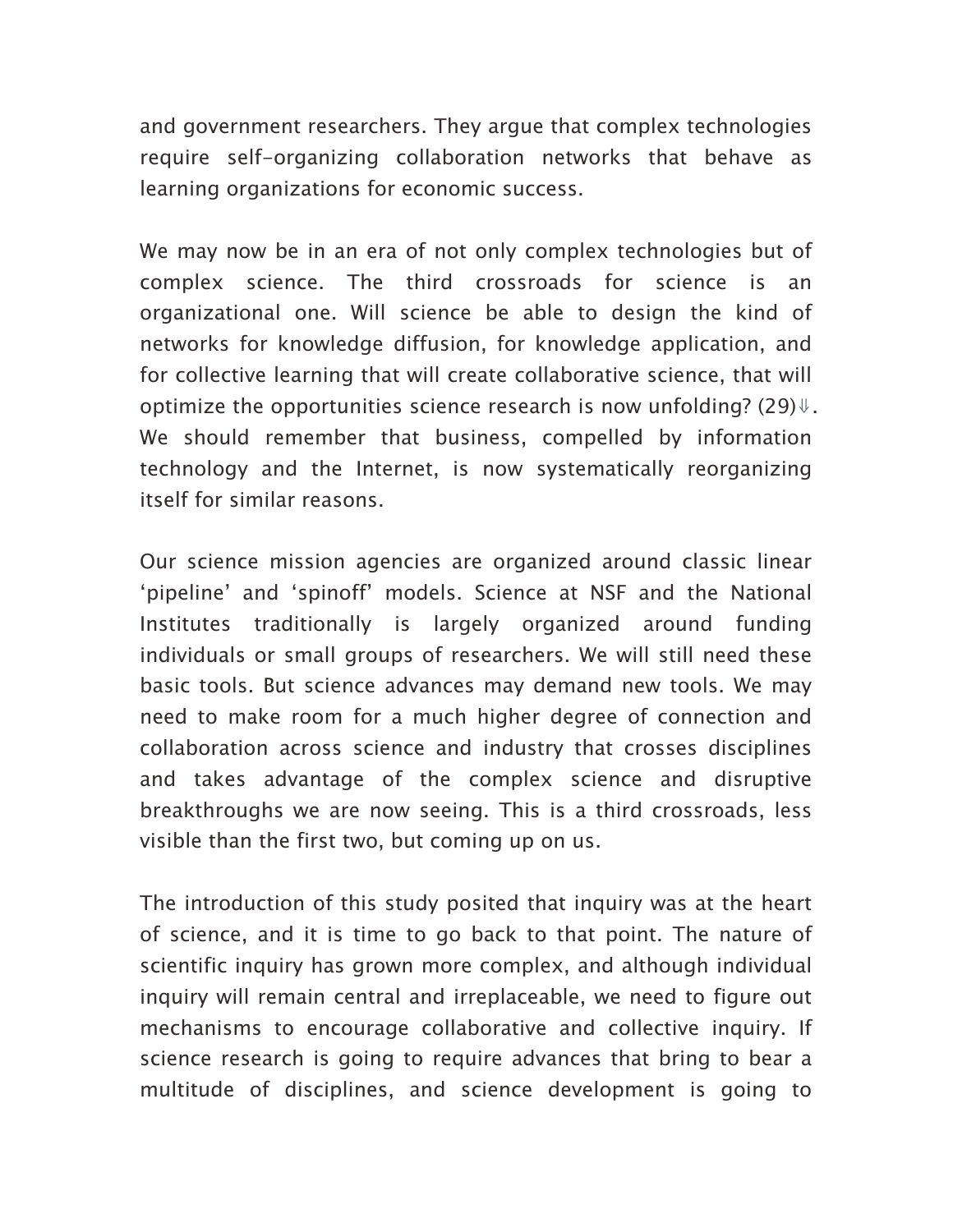require collaboration between academia and a wide variety of business enterprises, new organization mechanisms are going to have to be put in place.

We need to start thinking about this fundamental collaborative organizational issue. This problem is deep because of the range of institutions that already exist that must focus on it, from businesses, small and large, to academia, to government bureaucracies, and research institutions.

The federal government is only one part of this problem but plays a significant role because of its support of the other players. It has nearly the identical structure for science policy and management that science leaders like Vannevar Bush and William Golden put in place at the outbreak of the cold war  $(30)$  $\Downarrow$ . We have a mix of science agencies: some support academic fundamental research (e.g., the NSF and the NIH), others back fundamental and applied science in line with specific agency missions (e.g., the Department of Defense, the Department of Energy, and NASA). Different agencies support different disciplines and evolving technologies. The president's science advisor is listened to by some presidents and ignored by others. There is no centralizing force that can assure cooperation across stovepiped agency lines and no entity that can budget across these lines. The science advisor's Office of Science and Technology Policy struggles to attempt this but has only weak authority. There are important advantages to the decentralization and overlap in the current system. It is difficult to guess where scientific advances are going to come from, and the current decentralized system allows many safety nets that would be lost if science investment was to be dictated by a single, centralized bureaucracy.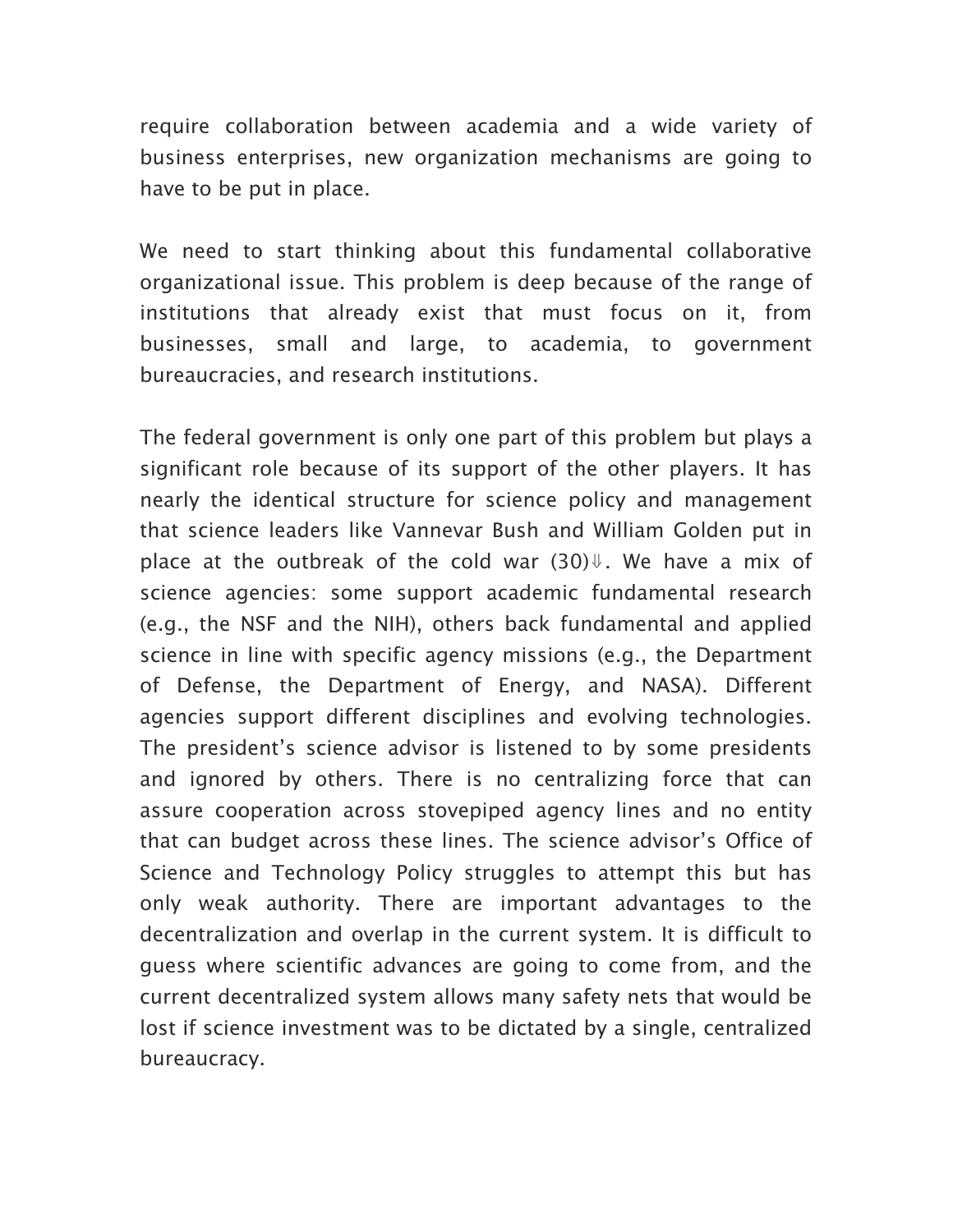But let us look at a typical problem of new complex science: nanotechnology. An attack on this promising area requires cooperation across many disciplines and across many agency stovepipes. Only limited mechanisms exist to organize cooperation on this kind of problem between agencies and to coherently budget for it. And nanotechnology is not an isolated problem—this kind of problem will be what science is about in the future. Genomic advances, for example, are inherently interdisciplinary, requiring extensive collaboration between biological sciences and information technology (which itself is interdisciplinary). Work on the human genome actually originated at the Department of Energy from computing advances supported there. We need to keep the advantages of a decentralized model, but we also need to build collaborative options into it. The president's science advisor, who doesn't operate a competing program barony, may be a place to locate strengthened authority to assemble interagency and interdisciplinary collaboration efforts.

The profound problems for the overall science enterprise created by the funding imbalance between life and physical sciences arise in part because some baronies have proved less successful than others in putting together the political support required in our robust democracy to secure federal funding. There also may be a budgeting role that the science advisor can play between mission agencies, the Office of Management and Budget, and the large number of balkanized congressional committees, to surmount the budget imbalances that now afflict U.S. science. Such budgeting support role could help empower the science advisor into a more vibrant role advising the president on science policy.

#### **CONCLUSION**

Science's success at the end of the 20th century also brought new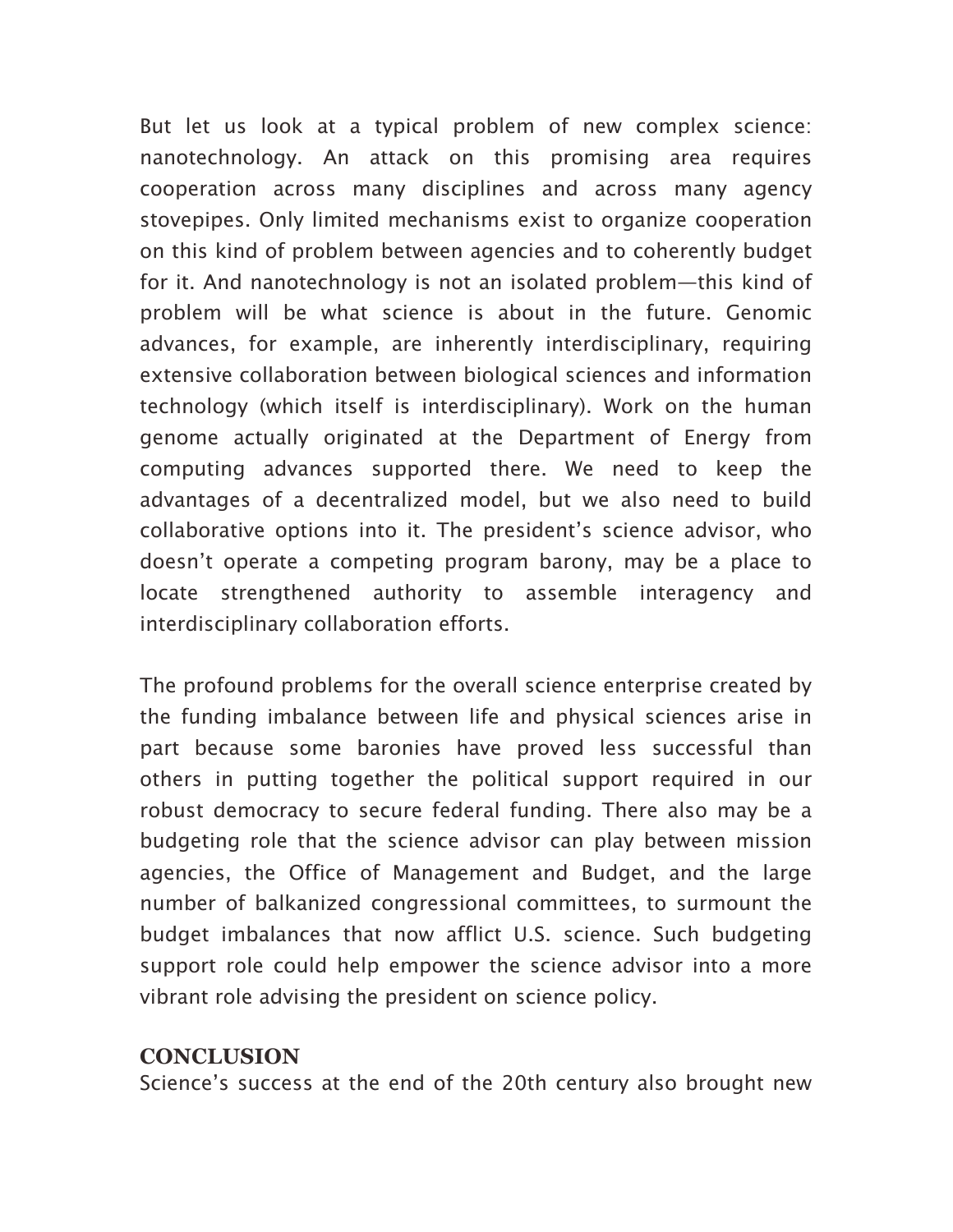challenges. The first crossroads concerns how science will build the support for the investments that will be needed for it to thrive. We must move toward a stronger science advocacy effort in the physical sciences and engineering and the life sciences have pointed the way. The second crossroads concerns talent. To remain robust and continue to lead in U.S. economic growth, the physical sciences and engineering must produce more talent through reforms at all levels of education. The third crossroad is less clear, but concerns our organizational structure. Are the federal science agencies that sustain fundamental science organized to create the complex new innovation networks science will require?

This paper tries to evaluate several key questions about science and its future. Grace Hopper, the computer scientist and Navy admiral, once said in a commencement address about "Asking Questions,' "No computer is ever going to ask a new, reasonable question. It takes trained people to do that. And if we're going to move toward those things we'd like to have, we must have … people … to ask the new, the reasonable questions…. A ship in port is safe, but that is not what ships are built for…. And I want every one of you to be good ships and sail out and do the new things and move us toward the future.'  $(31)\Downarrow$ 

#### **Footnotes**

↵ <sup>1</sup> Reprinted from Technology in Society, vol. 24, no. 1, 2002©, with permission of Elsevier Science.

↵ <sup>2</sup> Mr. Bonvillian is Legislative Director and Chief Counsel to U.S. Senator Joseph Lieberman. The views he expresses are his own and not necessarily those of his senator.

#### **References**

- 1 ↵ Bush, V. (1967) Science is not Enough ,27-28 William Morrow & Company. Inc New York.
- $2 \nightharpoonup$  Kline, R. R. (2000) The paradox of 'Engineering Science.'. IEEE Technol. Sci. Magazine 19,19-25 CrossRef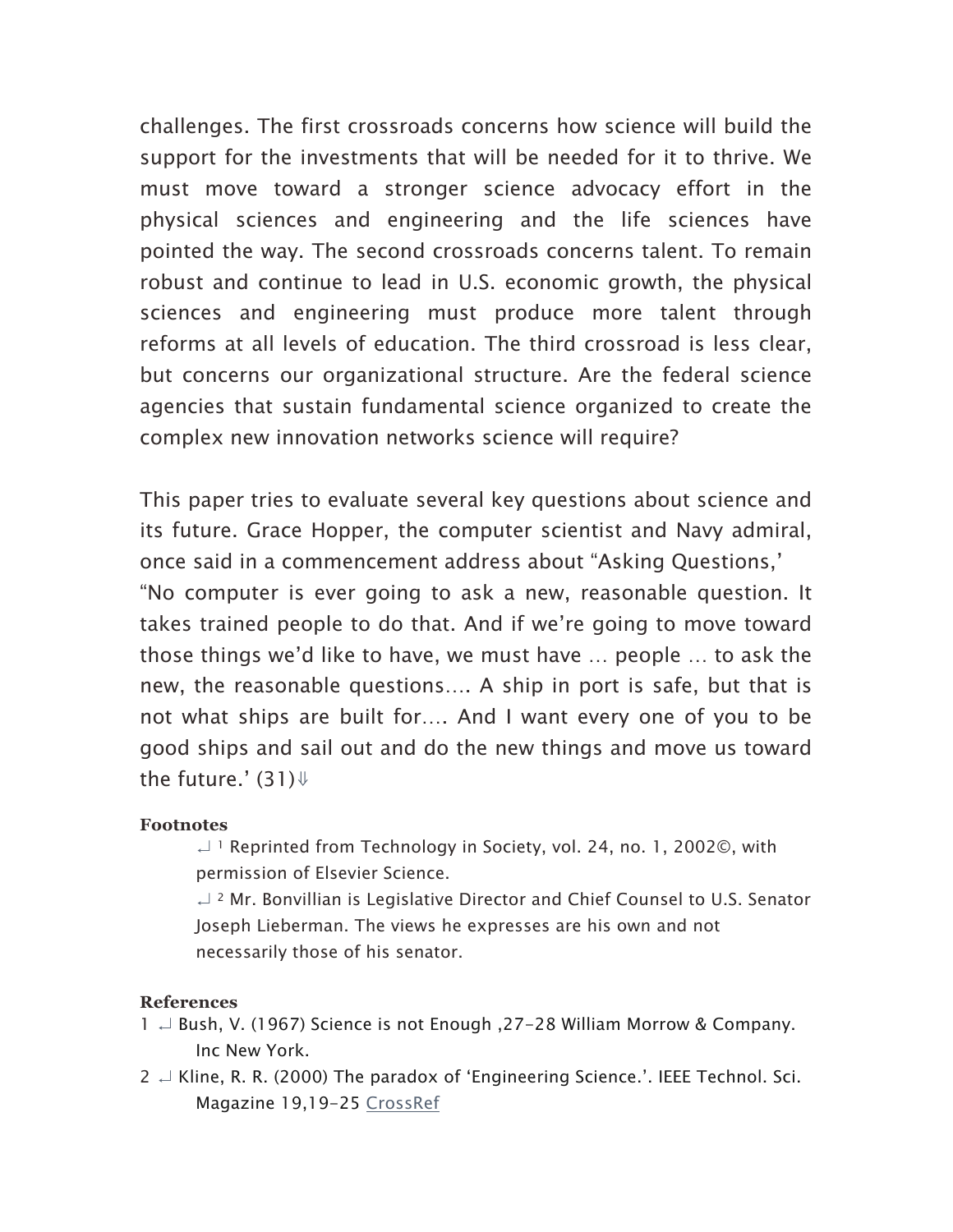- 3  $\Box$  Fridman, S. (2000) Internet fuels record American growth. Newsbytes March 27
- 4 ↵ Porter, M., van Opstal, D. (2001) U.S. Competitiveness 2001: Strengths vulnerabilities and long-term priorities. Council on Competitiveness , Citing Bureau of Labor statistics and Department of Commerce data Washington, DC. January 2001, 2,5, 8.
- $5 \nightharpoonup$  Mandel, M., Hof, R. (2001) Rethinking the Internet. Business Week special report ,117-122March 26, 2001
- $6 \perp \mathsf{Cox}$ , M., Alm, R. (1999) Myths of Rich and Poor: Why We're Better Off Than We Think, Basic Books
- $7 \perp$  Mandel, M., Hof, R. op. cit., 120
- 8 ↵ The economy: a higher speed limit. Business Week April 10 2000,242
- 9  $\Box$  Jones, C. L. (1998) Introduction To Economic Growth W. W. Norton New York.
- 10  $\Box$  National Science Board (2000) Science and Engineering Indicators— 2000 ,2-31 National Science Foundation Arlington, VA. (NSB-00–1)
- 11 ↵ National Science Foundation, Division of Science Resources Studies (2000) Data Brief. Arlington, VA, October 4, 1999, and (2000) National Science Board, Science and Engineering Indicators—2000 ,2-8 National Science Foundation Arlington, VA. (NSB-00–1)
- 12 
↓ AAAS, Chart (2000) Trends in Federal Research by Discipline. FY 1970—2000 ,2-31 AAAS Washington, DC. February
- 13  $\Box$  Merrill, S. A., McGeary, M. (1999) Who's balancing the federal research portfolio and how?. Science 285,1679-1680
- 14 
→ Defense Science Board (1998) Report of the Task Force on the Defense science and technology base for the 21st century ,11 Washington. DC. June
- 15 ↵ National Science Foundation, Division of Science Resource Studies (2001) Data Brief , Arlington, VA. February 26
- 16 ↵ Porter, M., van Opstal, D. op. cit.,4-5(citing Bureau of Labor Statistics data)
- 17 
→ Bureau of Labor Statistics http://www.bls.gov; cited in Porter, M. van Opstal, D. eds. ,44 op. cit.
- 18 → National Science Foundation WebCASPAR database, available at http://www.nsf.gov. cited in Porter, M. van Opstal, D. eds. ,21-43 op. cit.
- 19 ↵ Public Law ,105-277Public Law ,106-313
- 20  $\Box$  National Science Foundation (2000) Science and Engineering Indicators ,4-15 National Science Foundation Arlington, VA. 2000, NSB-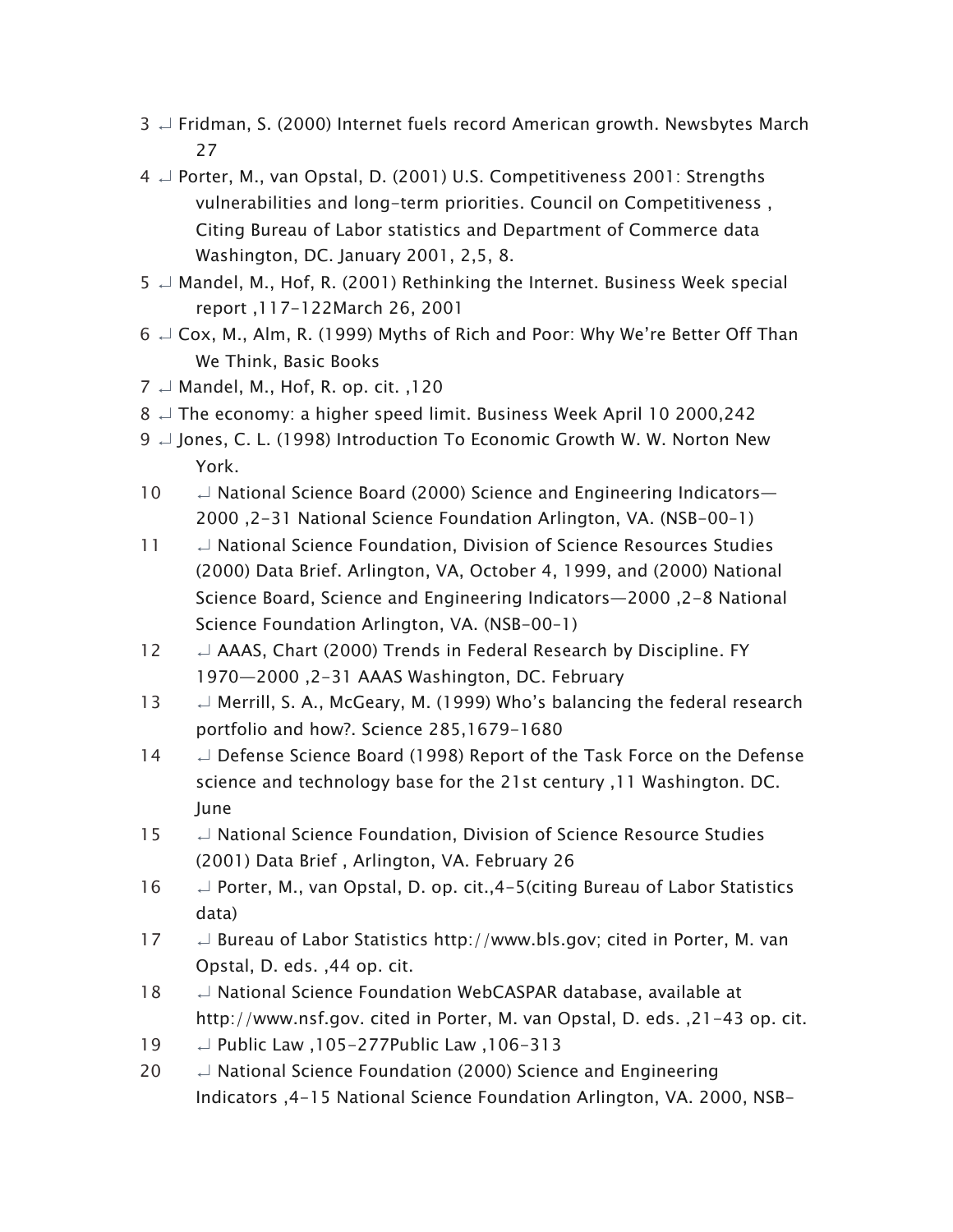$00-1$ 

- 21  $\Box$  U.S. Department of Education National Center for Education Statistics (2000) Baldi, S. Perie, M. Sherman, J. D. eds. International Education Indicators: A Time Series Perspective, 1985–1995, NCES 2000–021 Washington. February 2000
- 22  $\Box$  National Science Foundation (2000) Science and Engineering Indicators National Science Foundation Arlington, VA. 2000, NSB-00–1, pp. 4-33 and 4-44
- 23  $\downarrow$  Zumeta, W., Babco, E. (2000) 'Best and Brightest Part Two: Are Science and Engineering Graduate Programs Still Attracting The Best Students?' Report to the Alfred P. Sloan Foundation, Grant No. B-1998–64
- 24  $\downarrow$  Romer, P. M. (2000) Should government subsidize supply or demand in the market for scientists and engineers?' National Bureau of Economic Research Working Paper 7723 Cambridge, MA, June 2000, p. 4; see also, S. 1549, H.R. 3130 (introduced in the U.S. Senate and House of Representatives on Oct. 15, 2001).
- $25$   $\downarrow$  Recruiting New Teachers, Inc., Council of the Great City of Schools, and Council of the Great City Colleges of Education (2000) The Urban Teacher Challenge: Demand and Supply In the Great City Schools , Recruiting New Teachers. Inc Belmont, MA. January 2000
- 26  $\downarrow$  Henke, R. R., Choy, S. P., Chen, X, Geis, s., Alt, M. N., Broughman, S. P., . Department of Education, National Center for Education Statistics (1997) project officerAmerica's Teachers Profile of a Profession Washington, DC. 1993–94, NCES97–460
- 27  $\downarrow$  Lieberman, J. (2001) The New Three R's: Reinvestment, Reinvention, Responsibility' Issues in Science and Technology National Academy of Sciences and National Academy of Engineering and The University of Texas Dallas. Vol. 17, Spring 2001, pp. 37–42; see also P.L. 107–110 (enacted Jan. 8, 2002)
- 28  $\downarrow$  Rycroft, R. W., Kash, D. E. (1999) Innovation policy for complex technologies, Issues in Science and Technology 16,73-79 National Academy of Sciences and National Academy of Engineering and The University of Texas Dallas.
- 29  $\downarrow$  Klein, S. J., Rosenberg, N. (1986) An overview of innovation. Landau, R. Roeseberg, N. eds. The Positive Sum Strategy National Academy of Sciences Washington, DC. They use the term 'chain-link model of innovation' for this R&D organizational change. OECD. The knowledgebased economy. OECD, 1996. pp. 16–18, re knowledge networks